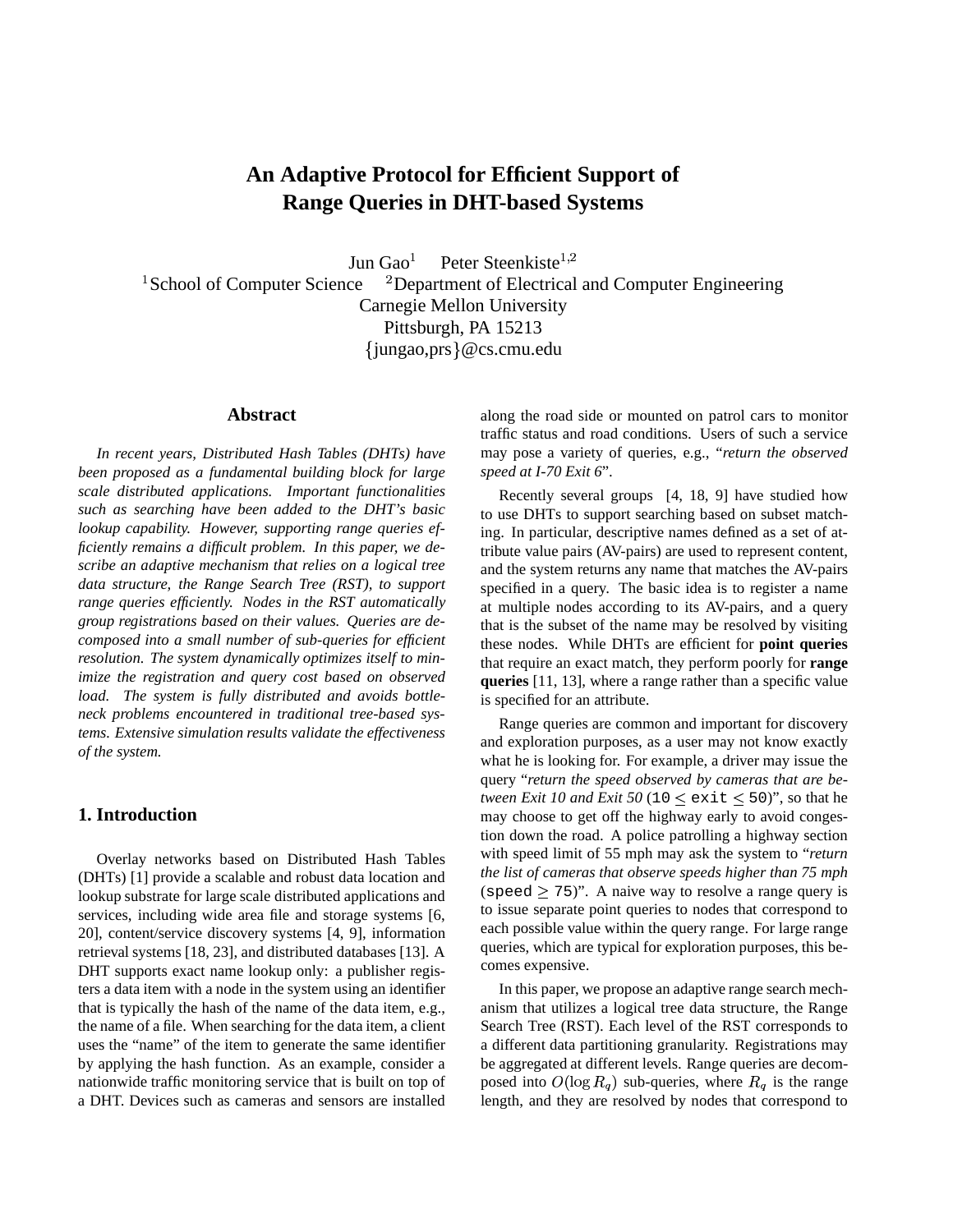each sub-query. The RST is implicit in that nodes are only "filled in" as needed. Our system is self-tuning: it optimizes itself based on the type of queries and load it observes to achieve efficiency for both queries and registrations. The system works in a fully distributed fashion since all decisions are made locally.

The rest of the paper is organized as follows. Section 2 provides an overview of the system. In Section 3, we describe a set of algorithms that use a static RST to facilitate range queries. This serves as a basis for the adaptive algorithms described in Section 4 that further enhance the system's efficiency. Section 5 presents the results of our simulation study. We discuss related work in Section 6 and conclude in Section 7.

# **2. System Overview**

We describe the challenges associated with supporting range searches in the context of a DHT-based content discovery system (CDS).

#### **2.1. Content Discovery**

A CDS [9] is a distributed system that enables content discovery. A piece of content is represented by a descriptive *content name*, which consists of a set of AV-pairs in the form of  $CN: \{a_1 = v_1,..., a_n = v_n\}$ . The specific meaning of a content name depends on the application. In the traffic monitoring service, it is used to represent a camera, and may have attributes such as speed, location, and view. Queries also consist of AV-pairs. We differentiate two types of queries: point queries and range queries. In a point query, all AV-pairs are equality predicates, while in a range query, some of the AV-pairs are inequality predicates.

A CDS can be built on top of a DHT such as Chord [22]. In a DHT, each node is assigned a unique numerical node ID in an  $m$ -bit key space. The node ID serves as its overlay network address. Messages are delivered in the system based on keys, which are typically generated by hashing a data item. In our system, a content name is registered with each node whose ID is numerically closest to the hash of one AV-pair in the name. When a node receives a registration, it inserts the name into its local database. To resolve a point query, the system applies the hash function to one of the query's AV-pairs, and sends the query to the corresponding node. When a node receives a query, it compares each AV-pair in the query against the AV-pairs in each name in its database, and returns the set of names that match the query. A content name matches a query if it satisfies all the AV-pairs in the query simultaneously.

It is worth noting that the CDS supports dynamic content, which must be periodically refreshed and updated. Refresh messages are also important as a fault tolerance mech-



**Figure 1. Load balancing matrix for a data item.**

anism: if a node that is responsible for a content name leaves or crashes, the update messages will store the name at a live node whose ID is now closest to the hash. Before we discuss issues related to range queries, we first explain how a CDS can handle load balancing, which is critical to the system's performance.

#### **2.2. Load Balancing**

In real applications, the distribution of AV-pairs is often skewed. For example, some AV-pairs are common in many content names or queries. As such, nodes responsible for these AV-pairs will be overloaded by registrations or queries, and become "hot spots", i.e., bottlenecks of the system. Without proper load balancing, the system's performance will degrade quickly. We briefly describe the particular load balancing mechanism we use. More details can be found in [9].

The idea is that when a node corresponding to a data item, e.g., an AV-pair, gets overloaded by registrations or queries, the system uses, instead of one node, a set of nodes that are already in the system to share the load. This set of nodes is organized into a logical matrix, termed a *load balancing matrix* (LBM). Each column of the matrix holds a *partition*, i.e., a subset of the content names that contain this AV-pair (which helps spread registration load), and nodes in different rows within a column are replicas of each other (which helps spread query load). Figure 1 shows the layout of the matrix for a data item. Each node in the matrix has a column and row index,  $(p, r)$ , and its node ID corresponds to the hash of the data item (AV-pair in this case), the column, and row indices together:

$$
N^{(p,r)} \leftarrow \mathcal{H}(data\text{.item}, p, r)
$$

To register a data item or issue a query, an endpoint must know the size of the corresponding LBM. It may retrieve the size from the *head node* (ID corresponding to  $H(data, 0, 0)$ , which stores the matrix's current size. The size can also be obtained by directly probing nodes in the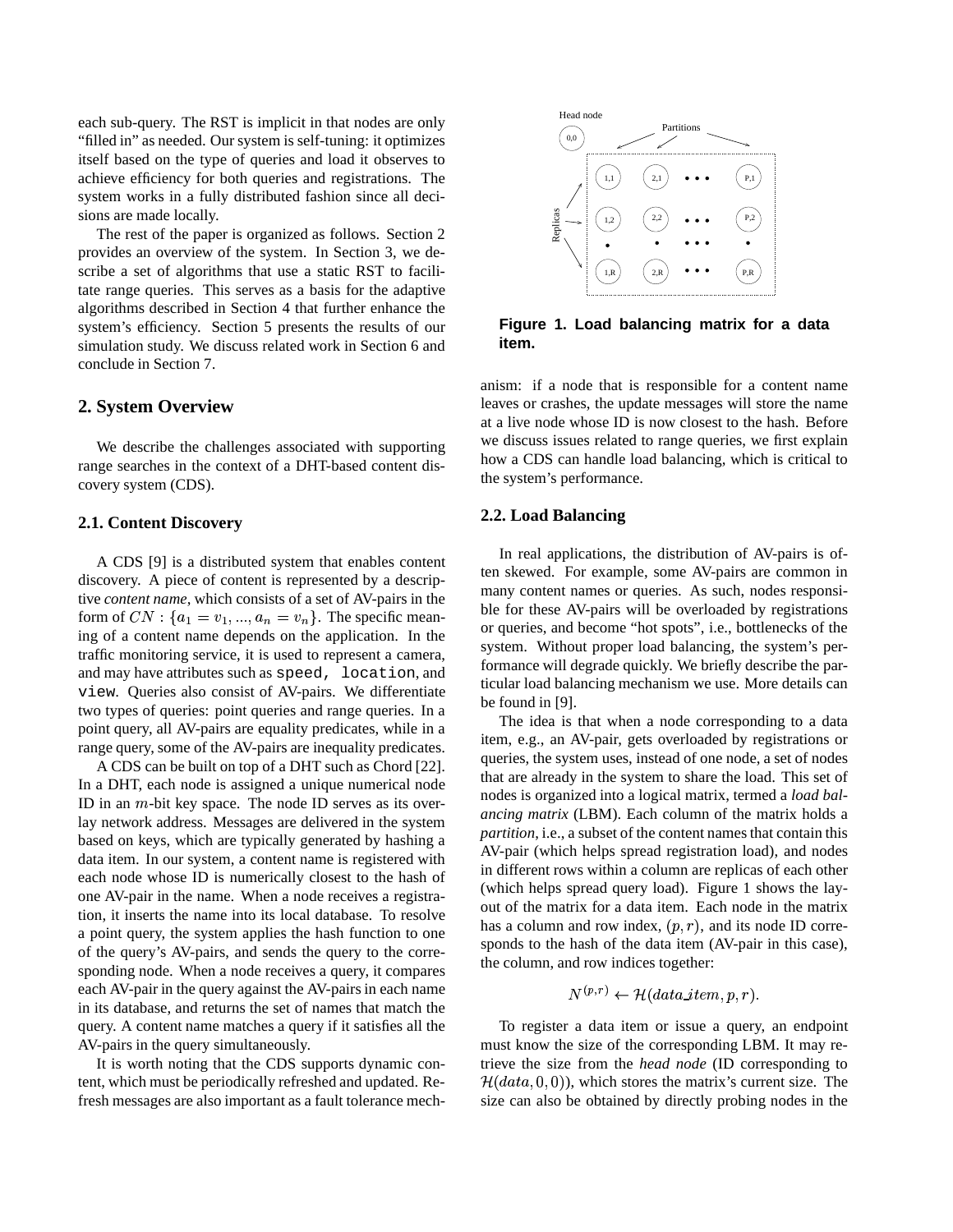matrix to avoid overloading the head node. For registration, the endpoint selects a random partition from the matrix and sends the item to each node in that partition. To retrieve all the possible matches, the query is sent to a random node in each partition. The random distribution of registrations and queries ensures that with high probability, the load is spread evenly among all nodes in a matrix.

Load balancing, or matrix expansion/shrinking, is done in a distributed fashion. The LBM starts with 1 node, and if the registration load exceeds a threshold maintained on this node,  $T_{rea}$ , it will issue a request to the head node to increase the matrix size, e.g., from 1 to 2. Future registrations will then be shared by these two partitions. If the registration load further increases, more partitions will be included in the LBM. The number of partitions,  $P$ , is proportional to the registration load:  $P = \left[\frac{L^2}{C_B}\right]$ , where L a ], where  $L^R$  is and this data item's registration load, and  $C_R$  is the capacity of each node. Similarly, the number of replicas in the LBM is proportional to the query load for this data item.

#### **2.3. The Range Query Problem**

In a range query, at least one attribute is specified by a range instead of a single value. If the query also contains AV-pairs with equality predicates, we may choose one of them for resolving the query, and the inequality comparison is done at the corresponding node. This way we essentially treat the range query as a point query. However, this may not always be applicable, for example, when all AV-pairs in the query contain ranges. In addition, the AV-pairs with equality predicates may be popular and have many partitions, and we may not want to query that matrix for performance reason. In this paper, we focus on the scenario where an AV-pair with a range is used for query resolution.

Depending on how registration is done, there are two straightforward ways of supporting range queries. First, we still apply the hash function to the attribute and value together as we did before. This is efficient for point queries, but to resolve a range query,  $Q: \{s \le a \le e\}$ , or  $Q: [s, e]$ for short, it must be broken up into  $R_q = e - s + 1$  subqueries, and sent to each node that corresponds to a value in the range. This approach works well if registrations are dense and queries cover relatively small ranges. However, it is an  $O(R_q)$  approach and the number of query messages will become prohibitive when the query range increases. Moreover, if the registrations within this range are sparse, most of the query messages will be wasted.

Alternatively, we can apply the hash function to the attribute only. This way all the content names that share the same attribute will end up registering at the same node, irrespective of the value; at query time, all point queries and range queries will also be sent to the same node for resolution. This approach performs well under light load, in that no matter what the range size is, all queries will have the same overhead. However, this node will become overloaded as the load increases. Fortunately, the load balancing mechanism will help by using more nodes to distribute the load. But this solution is not efficient: each partition contains registrations with random values, so every query, including point queries, will have to visit all the partitions.

We observe that both approaches work well in some cases, but perform poorly in other cases. The problem is that neither solution takes into consideration the range of queries and the registration and query load. An ideal solution would behave similarly to the first approach for attributes that experience mostly point queries or queries over small ranges, but it would behave similarly to the second approach for attributes that experience light registration load and large query ranges. Before we present a system that exhibits this adaptive behavior (Section 4), we first describe a static tree-based approach.

## **3. Static Range Query Mechanisms**

Our design to support range search is based on the range search tree (RST) data structure. In this section we introduce the RST organization and describe its use.

#### **3.1. Range Search Tree (RST)**

Assume we have an attribute  $\alpha$  that takes on numerical values and may be searched using range queries. Suppose the domain of a is  $D_a$ , and  $D_a$  is bounded; values can be continuous or discrete. We break up  $D_a$  into  $n$  sub-ranges and represent each sub-range by its lower bound.  $D_a$  is thus the union of the sub-ranges  $\{v_0, v_1, ..., v_{n-1}\}$ , where  $v_i$  $v_j$ , if  $i < j$ . For example, if the attribute is speed in mph, we could break up the speed range into sub-ranges of 5 mph, and the value 35 would represent the range  $35 \le$ speed $\lt$ &. Note that the sub-ranges may not be equal sized if we have prior knowledge of the distribution of the values of  $a$ .

The RST is a complete and balanced binary tree with  $n$ leaf nodes and  $\lceil \log n \rceil + 1$  levels. (We assume *n* is a power of 2; otherwise, we round it up to the next power of 2 by filling in extra values.) Levels are labeled consecutively with the leaf level being level 0. Each node in the tree represents a different range. Leaf nodes correspond to the smallest sub-ranges, and each non-leaf node corresponds to the union of its two children. At level  $l$ , the range of the *i*th node from the left represents the range  $[v_i, v_{i+2^l-1}]$ . The union of all ranges at each level covers the full domain. The RST structure is similar to the segment tree data structure [21] used in computational geometry and spatial databases. A special case of an RST is a "unit RST" in which the domain is integer numbers and each leaf node represents one integer value. Figure 2(a) is an example unit RST with domain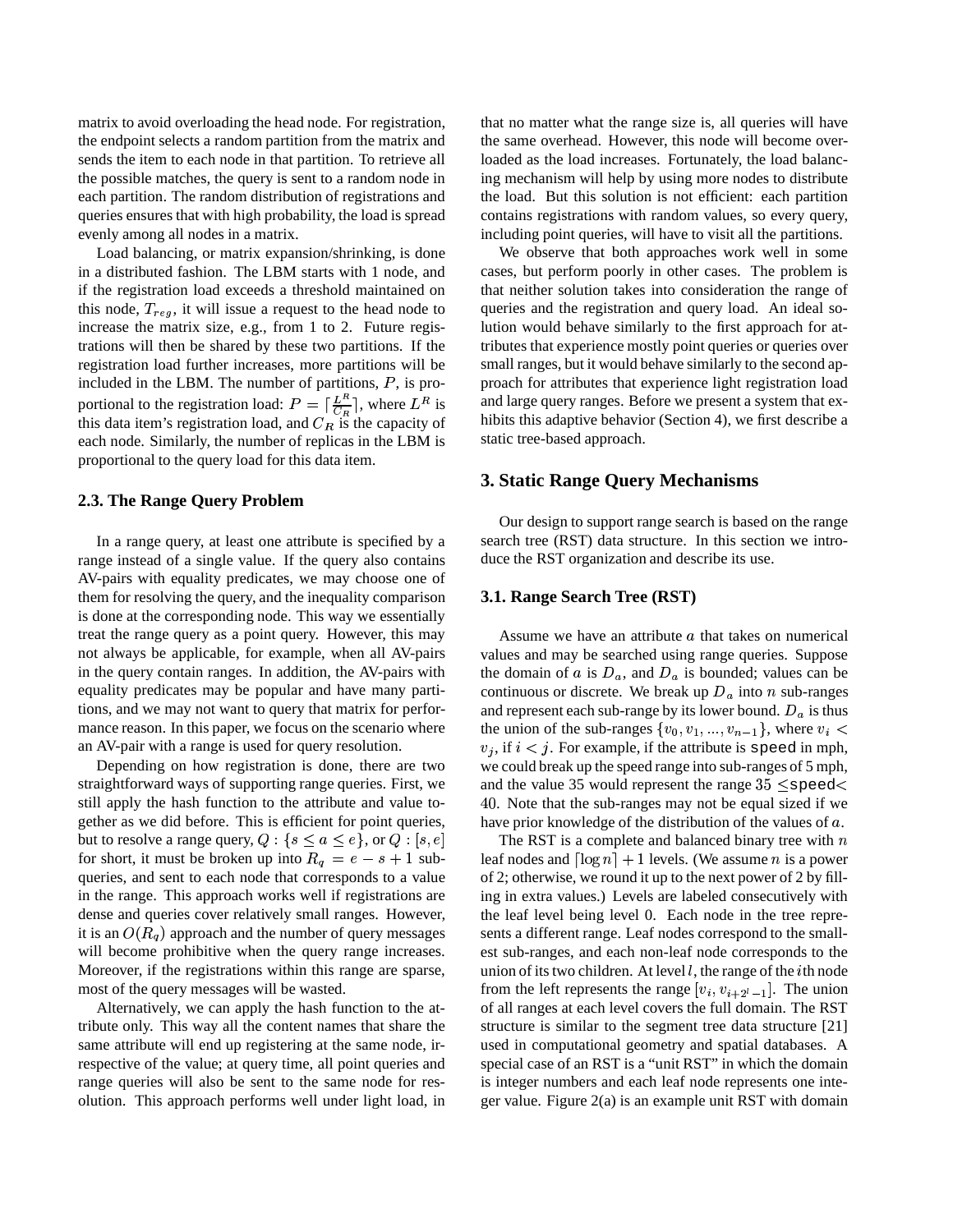

**Figure 2. (a) A logical RST. The dotted curve illustrates**  $Path(3)$ . (b) Overlay network nodes **this RST is mapped onto. A circle represents a physical node and a dotted rectangle represents an LBM. Filled nodes are selected by the registration algorithm to receive**  $\{a = 3\}$ .

 $[0, 7]$ . In the rest of the paper, we will present algorithms for a unit RST, but they generalize easily to a general RST.

We assume that each attribute's domain is known to all nodes in the system. As such, the logical structure of an attribute's corresponding RST is also known in the system. Each node in the RST can be mapped onto a set of physical nodes, or an LBM in the overlay network (Figure 2(b). Given a range  $[s, e]$ , the node IDs in the overlay network that this range is mapped onto correspond to the hash of the following 4-tuple: the attribute, the range, the column and row indices in its LBM. For example, in Figure 2(b), the node ID of the filled node in the root level corresponds to  $\mathcal{H}(a, [0, 7], p = 3, r = 1)$ . The LBMs may have different number of partitions and replicas depending on the load they receive. In Figure 2(b), for each LBM, we only show 1 replica for clarity. It is important to note that the parent-child relationships between nodes do not need to be actively maintained, and a node can infer its parent or children's range based on its own range.

# **3.2. Registration**

We now describe how an AV-pair  $\{a=v\}$  is registered using RST. We observe that in the logical RST, there is exactly one node whose range covers the value  $v$  at each level, and this set of nodes forms a path from the leaf node  $N[v, v]$  to the root. We name it  $Path(v)$ . In the static RST design, we register  $\{a = v\}$  with each LBM corresponding to each node in  $Path(v)$ . Figure 2 illustrates the registration of  $\{a = 3\}$ : it is registered with each physical node within a selected partition of each level's LBM. This registration algorithm automatically aggregates AV-pairs at different granularity. As the level number increases, since there are fewer nodes in the RST, the LBM corresponding to one RST node may have more partitions. For example, in Figure 2(b), each LBM at the leaf level has one partition, and the root level LBM consists of 3 partitions.

Since the structure of an RST is determined by the domain of the corresponding attribute, registrations are carried out in a fully distributed fashion: based on the value in an AV-pair, an endpoint can locally determine the set of nodes in the network that it should register with and does not need to consult with any other node or traverse the tree. As a result, no bottlenecks are created in the system.

### **3.3. Query**

Given the registration mechanism, there are many ways to decompose and resolve a range query using the RST. The efficiency of a query algorithm is determined by how the range is decomposed. To find an efficient algorithm, we introduce the *relevance* metric to guide our design. Formally, suppose a query algorithm decomposes a query  $Q : [s, e]$ into  $k$  sub-queries, corresponding to  $k$  nodes in the RST,  $N_1, ..., N_k$ . The relevance r of this algorithm is defined as:

$$
r=\frac{R_q}{\sum_{i=1}^k R_i},
$$

where  $R_i$  is node  $N_i$ 's range length, and  $R_q$  is the query's length. Clearly,  $0 < r \leq 1$ .

Intuitively, the relevance indicates how well the query range matches the RST nodes that are being queried. Low relevance algorithms, such as sending a point query to the root level, may be inefficient for both queries (visit nodes with a low concentration of relevant registrations) and registrations (the query load concentration may cause the root level to replicate often). In contrast, decomposing a query to leaf level nodes has a relevance of 1. From the registration's point of view, there will be no unnecessary replications. From the query's point of view, this may require too many sub-queries, so it is not a desirable algorithm either.

We design a query algorithm that maximizes the relevance  $(r = 1)$  (to minimize the registration cost) while using a small number of sub-queries (to minimize the query cost). The algorithm is based on the following theorem:

**Decomposition Theorem**. A *query*  $Q : [s, e]$  *with length*  $R_q$  *can always be decomposed into*  $O(\log R_q)$  *disjoint subranges, each corresponding to the exact range of a node in the RST.*

The proof can be found in [8]. We call this set of nodes the minimum cover (MC) of range  $[s, e]$ . The level of the highest node in the MC is  $|\log R_a|$ . hest node in the MC is  $\lfloor \log R_q \rfloor$ .<br>The query algorithm works as follows. To resolve query

 $Q$ : [s, e], the querying node locally determines the MC for range  $[s, e]$  by running a simple top-down recursive algorithm that first finds the RST node that has the largest range within  $[s, e]$  (the highest node in the MC) and then recursively repeats this process for the segments of the range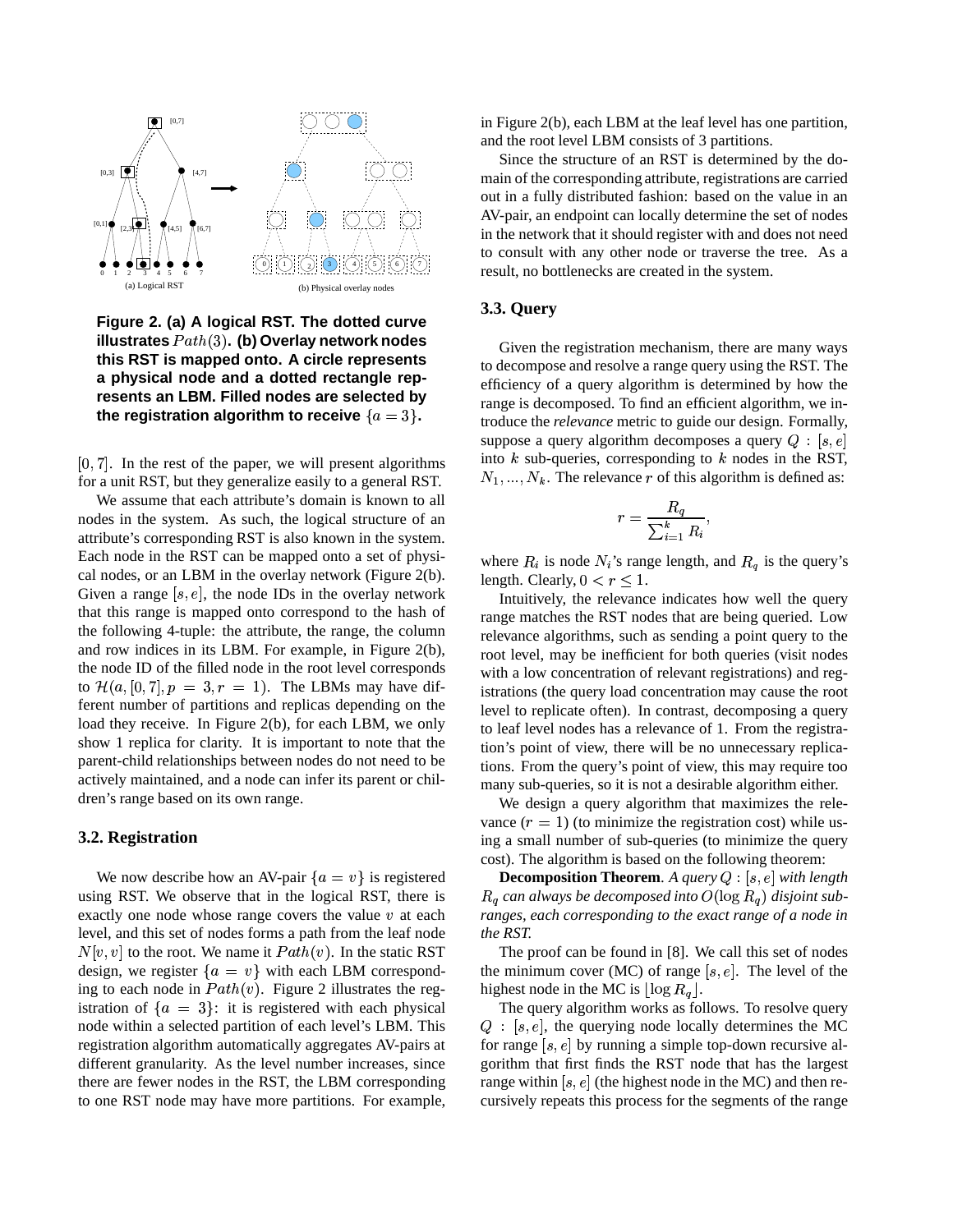

**Figure 3. Range [1, 7] is decomposed into 3 sub-ranges indicated by the nodes with a box. Filled nodes will receive the query.**

not yet decomposed. Once the MC is computed, the querying node then sends the query to the LBMs in the overlay network that correspond to each MC node. Figure 3 is a decomposition example for query  $Q: [1, 7]$ .

The query algorithm is also fully distributed and deterministic, in that the decomposition is done by the querying node itself based on its query range, and no traversal of the tree is needed. The algorithm separates queries with different ranges, thus avoiding bottlenecks. For example, a point query will be sent to the leaf level, and a large query will use nodes higher up in the tree.

#### **3.4. Cost Analysis**

We now analyze the cost of registrations and queries using the static RST. We assume that the domain for attribute a is  $D_a = [0, n-1]$  and its RST has  $T = \lceil \log n \rceil + 1$  levels. We first consider registration cost.

From Section 3.2, we know that the number of registration messages needed to register pair  $\{a = v\}, N_R$ , is determined by the height of the RST and the query load that comes to this RST. More specifically, it equals the total number of replicas (rows) in the LBMs that are on  $Path(v)$ . Assume  $L^Q$  is the total query load for attribute a. If the query load on the node at level t in  $Path(v)$  is  $L_t^{\vee}$ , then the number of replicas in its LBM is  $\left[\frac{L_t}{C_0}\right]$ , with  $C_Q$  being the ----*-*---- maximum query capacity of a node, e.g., the query rate that this node can sustain. Thus,

$$
N_R = \sum_{t=1}^{T} \lceil \frac{L_t^Q}{C_Q} \rceil.
$$

The value of  $N_R$  has the following bounds (Proof in [8]):

$$
T \le N_R \le T + \lceil \frac{L^Q}{C_Q} \rceil.
$$

The maximum occurs when the value  $v$  is contained in every query range in  $L^Q$ . The minimum T corresponds to the case



**Figure 4. Number of registration messages needed** for  ${a = v}$  as query load increases.

that there are no replicas on  $Path(v)$ . Figure 4 illustrates the bounds:  $N_R$  lies between the two solid lines.

We compare the cost of using a static RST with the approach where we only use the root. In that case, the number of messages needed for *any* registration,  $N_R^i$ , is determined by the number of replicas in the root level LBM:  $N'_R = \left[\frac{L^*}{G_0}\right]$ . The cost grows linearly with the query load, as is shown by the dotted line in Figure 4. The Root Only case is more efficient when the query load is low, specially, when the number of replicas at the root level is smaller than the height of the RST, i.e.,  $L^Q/C_Q \leq T$ . As the load increases beyond that point, the registration cost using RST is generally lower than using only the root.

The number of query messages  $N_Q$  needed to resolve a query  $Q : [s, e]$  equals the total number of partitions in the LBMs that correspond to the nodes in  $Q$ 's MC.  $N_Q$  has a similar bound [8]. It is at least  $O(\log R_q)$ , if each LBM of an MC node has only 1 partition, and could be higher if some of the LBMs have more than 1 partition. In Figure 3,  $N_Q = 4$ , as query  $Q : [1, 7]$  will be sent to the 4 filled nodes. In comparison to using only the root level, the static algorithm wins when the registration load is high and the root level LBM has more partitions than  $O(\log R_q)$ . When the load is low, using the root level without further decomposition is more efficient.

The above analysis points out the following deficiencies in the static algorithms: (1) Proactively registering with all levels of the RST without considering query ranges can be wasteful. For example, if all query ranges are smaller than  $R_q$ , then registering with levels higher than  $\lfloor \log R_q \rfloor$  is unnecessary, since no query will be sent there. (2) Decomposing a range solely based on its length while ignoring the registration and query load information is suboptimal. If both the registration and query load in a subtree of the RST are low, we do not need to decompose the query in the subtree and should just use the subtree root. Subsequently, we do not need to register with lower levels in the subtree.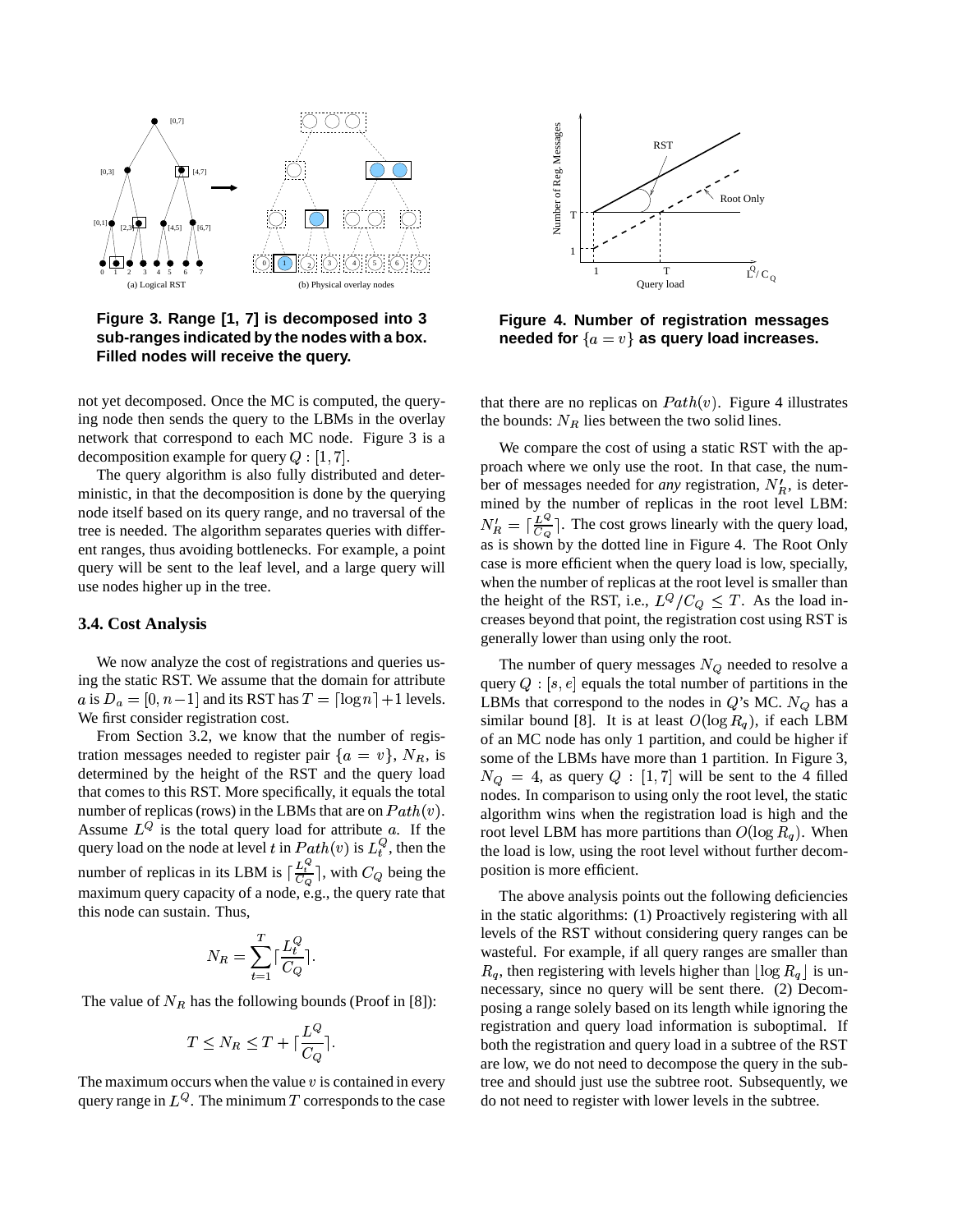

**Figure 5. RST with (a) a flat band, and (b) a ragged band.**

# **4. Dynamic Range Query Mechanisms**

We now present a dynamic range query design. While in the static mechanisms, registrations go to every level of the RST regardless of the queries, the idea here is to only register with the nodes that are needed based on the query ranges and the load information. We call this set of nodes the *band* (Figure 5): only nodes in the band will accept registrations and be able to resolve queries. As such, only the LBMs corresponding to the band nodes will have a non-zero size. The shape of the band is not necessarily flat (Figure 5(b)), and it changes depending on the queries. For example, if the query load is low and the query ranges are large, the band will migrate upwards toward the root.

In this section, we first present the Path Maintenance Protocol, which allows endpoints to discover the band for registration and query. We then present endpoint algorithms to show how registrations and queries are carried out with a dynamic band. Finally, we present the local algorithms executed on nodes to adapt the band.

#### **4.1. The Path Maintenance Protocol**

The goal of the Path Maintenance Protocol (PMP) is to propagate information to nodes in the RST, so that endpoints can learn about the band for registrations and queries. We call this information the Path Information Base or PIB. Recall that for load balancing purpose, the size of an LBM is stored in its head node. For range queries, the head node also maintains the matrix sizes of some other nodes in the tree. The PIB consists of two components. The *path component* contains the matrix size of nodes in the path from this node to the root of the RST, and the *subtree component* contains the matrix size of nodes in this node's subtree.

The PIB is established through the exchange of Path Refreshing (PR) and Path Refreshing Reply (PRR) messages (Figure 6). Each head node in the band periodically sends a PR message to its parent; the message contains the node's current subtree component of its PIB. When a node receives a PR message, it updates the corresponding entries in its PIB, and then sends a new PR message to its parent. The PR message will eventually reach the root. Through the PR messages, each node collects up-to-date subtree status. The



**Figure 6. PMP message exchange among head nodes. Filled nodes are in the band. Matrix sizes are from Figure 2(b).**

periodical PRR messages are initiated by the root and traverse down the tree along the reverse paths of the PR messages. In particular, a node sends a PRR message to each of its children from which it receives a PR message before. The PRR message includes the path component of its PIB. Upon receiving a PRR message, a node updates its PIB's path component, and then sends its own PRR message.

In addition to allowing nodes to establish their PIBs, the PMP messages also act as a mechanism to re-establish the PIB if nodes fail or leave the system. For example, if a parent node fails, the PR messages from its children will be forwarded to a proper live node by the DHT layer, which will become the new parent.

#### **4.2. Endpoint Algorithms**

Using the PIB, endpoints can issue registrations and queries in a fully distributed fashion.

#### **4.2.1. Registration**

To register  $\{a = v\}$ , an endpoint first discovers the band by probing any head node in  $Path(v)$ . The band discovery step is unnecessary in the static mechanisms, since the band is the full tree. Nodes in lower levels are preferred when probing, since collisions with probes for other values are less likely to occur at those levels. If the node being probed has an established PIB, it can provide the matrix size information for all nodes in  $Path(v)$  to the probing endpoint. The endpoint then registers only with the nodes that are in the band. Endpoints may cache the retrieved path information for future use, thus avoiding repeated probing.

If the node being probed does not have a PIB because it is too low in the tree and the PMP messages did not reach it, the node replies with a NULL. The endpoint can then probe a node higher in the path, e.g., the node located halfway between the first probed node and the root in  $Path(v)$ .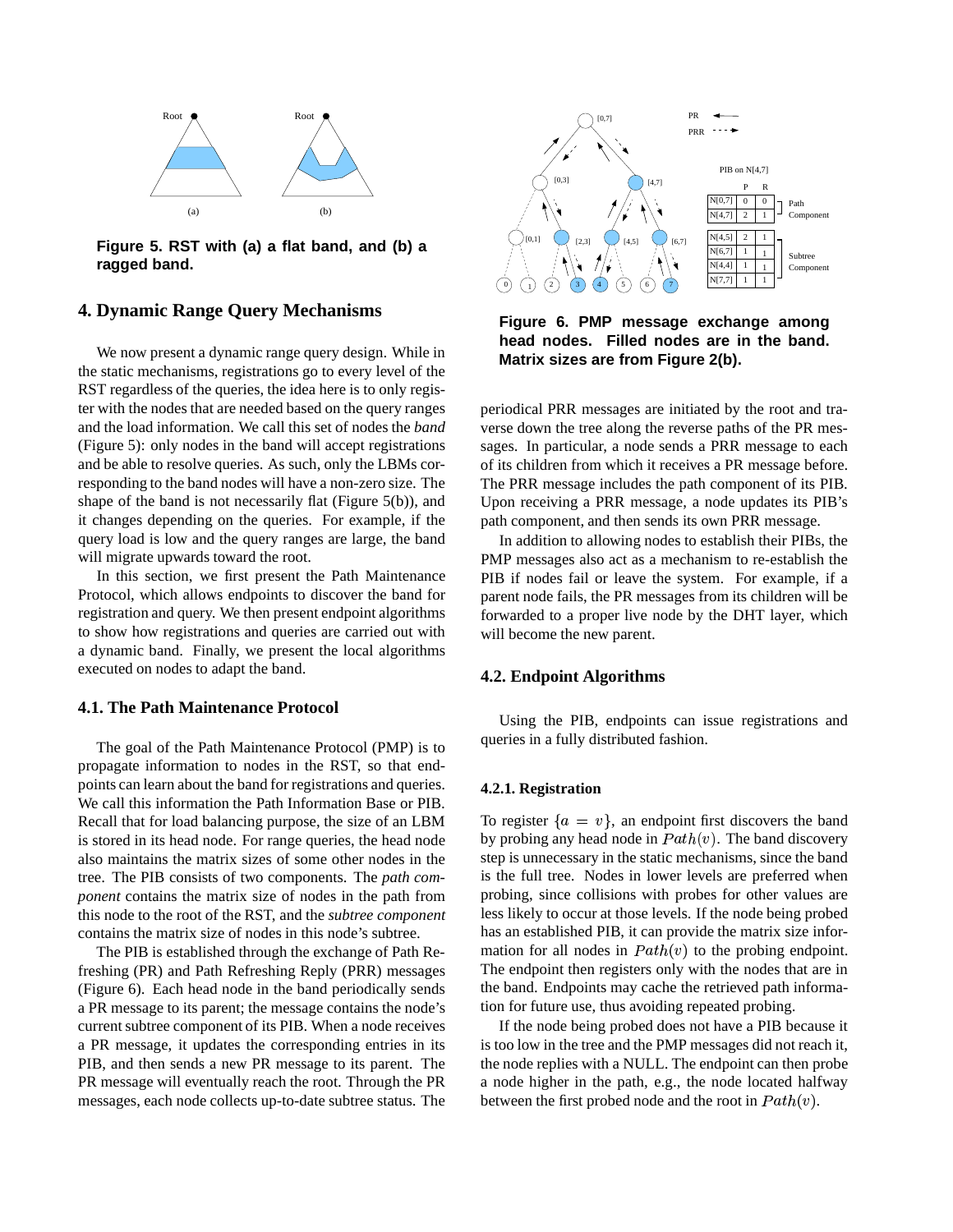The first registration is a special case, because all the probes will return NULL. To handle this, we define a default band, whose level is known to the endpoints. The registration will go to the default level, and the head node of the default band will then start the PMP message exchanges. One option is to use the root level as the default band.

#### **4.2.2. Query**

To resolve a query  $Q : [s, e]$  with length  $R_q$ , the querying node also needs to retrieve the band information first. Clearly, probing the root node suffices since its PIB contains the whole tree. However, the root node may become a bottleneck if all probes go there. It is shown in [8] that for  $Q$ , there exist at most 3 adjacent RST nodes at level  $\log R_q$  that cover the query. We choose to probe these nodes to minimize collisions with probes from queries with different lengths and ranges. Each probed node returns its complete PIB to the querying node.

Based on the returned PIB information, the querying node reconstructs the logical RST and annotates each RST node with its LBM's size, which reflects the load status. It then executes a local algorithm to decompose the query range. The algorithm differs from the static decomposition in two aspects. First, while the decomposition is still done in a top-down fashion and tries to find the highest RST node that is within the query range, it only considers nodes within the band. Second, while the static algorithm does not consider the load status within the tree, the goal of the dynamic query decomposition is to minimize the total number of physical nodes that should be contacted. In particular, if a root of a subtree has fewer partitions, the algorithm will use it rather than the subtree. One exception is that if the number of replicas of the subtree root exceeds a threshold, then we will continue to decompose the query to avoid further overloading the root. Figure 7 shows the same example as in Figure 3, but at the subtree rooted at  $N[0,3]$ , we use it rather than  $N[0, 1]$  and  $N[2, 3]$  to reduce the query cost from 4 to 3 for query range  $[1, 7]$ .

#### **4.3. Distributed Band Adaptation**

The band allows us to minimize the cost of registrations and queries for a given load. However, the load may change, and if the band does not adapt, the system may perform poorly under the new load. Consider the example in Figure 7. At a given time, due to previous point queries, suppose the band only contains nodes from the lowest level. Now new queries come in with range  $[0,3]$ , and using the current band would require breaking up each query into 4 small sub-queries. This is clearly inefficient comparing with the scenario where node  $N[0, 3]$  is in the band. In that case, only 1 query message is needed, since  $N[0, 3]$  corresponds to 1 partition in the overlay network.



**Figure 7. Query range**  $[1, 7]$  is decomposed **into 2 sub-ranges indicated by the solid boxes. Filled nodes are in the band.**

#### **4.3.1. Adaptation Actions**

Band adaptation occurs in the nodes at the top or bottom edge of the band. A node knows its position in the band from its PIB. Each such node periodically performs a cost/benefit analysis for including its parent or children, or removing itself from the band. The goal is to reduce the total number of query and registration messages observed by the system.

To make adaptation decisions, each node maintains statistics on the type of queries it receives. Consider query  $Q: [s, e]$  arriving at node  $N[v_1, v_2]$  ( $R_N = v_2 - v_1 + 1$ ), and suppose the sub-query to be resolved by N is  $Q_i$ :  $[s_i, e_i]$ . Note that  $[s_i, e_i] \subseteq [s, e]$ , and  $[s_i, e_i] \subseteq [v_1, v_2]$ . N classifies Q into the following categories: Large Query, if  $R_q \geq 2R_{N_i}$ ; Left Partial Query, if  $[s_i, e_i] \subseteq \text{range of } N$ 's left child; **Right Partial Query**, if  $[s_i, e_i] \subseteq \text{range of } N$ 's right child; **Middle Partial Query**, if  $[s_i, e_i]$  intersects with both of  $N$ 's children. A node may take the following four possible adaptation actions depending on the cost analysis.

**Top Expansion (TE).** A node at the top of the band periodically evaluates whether including its parent node in the band will reduce the overall cost. With the parent in the band, the cost of future Large Queries will be reduced, since they will be sent to the parent based on the query algorithm. However, this also means an increase of the registration cost, since future registrations must be sent to both the child and the parent level. When the percentage of Large Queries received by this node exceeds a threshold  $T_{large}$ , the decrease of query cost will outweigh the increase of registration cost, and the node will expand the band to include the parent by duplicating its contents at the parent. To ensure consistency, the node will request its sibling to duplicate as well. We will discuss how  $T_{large}$  is set shortly.

**Bottom Expansion (BE).** Similarly, a node at the bottom of the band evaluates the benefit of including its children into the band. By doing so, the cost of future partial queries will be reduced, e.g., a Left Partial Query would be sent to the left child, which typically has fewer parti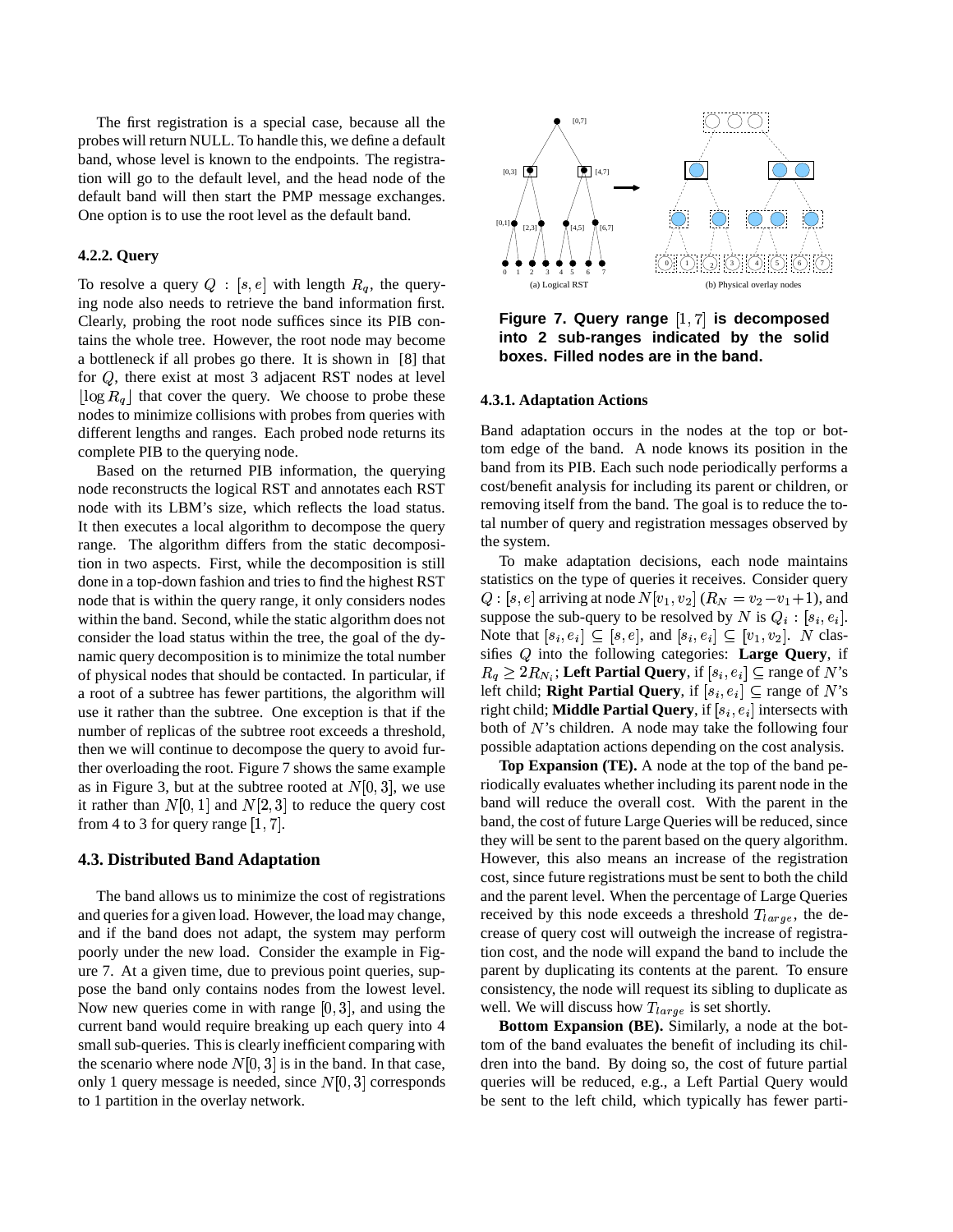tions than the parent. Of course, the cost of expansion is an increase in registration cost. As a result, when the percentage of partial queries exceeds thresholds  $T_{left}, T_{right}$ or  $T_{middle}$ , the node will include its left child, right child or both into the band by sending them contents.

**Top Reduction (TR).** This is the reverse action of TE. A node at the top of the band may remove itself from the band to reduce future registration cost. Future queries destined to it will go to its children, and from a child node's point of view, these queries are Large Queries. Similar to TE, if the percentage of these queries becomes small, the node would leave the band by informing its corresponding matrix's head node to set the matrix size to zero. This information will be propagated to other nodes during the next round of PMP messages.

**Bottom Reduction (BR).** This is the reverse action of BE. A node at the bottom of the band may remove itself to reduce registration cost. Removing itself means all queries it would have received will go to the parent. Thresholds  $T_{left}, T_{right}$  and  $T_{middle}$  will be used for this decision.

#### **4.3.2. Distributed Algorithm**

Band adaptation actions are carried out in a distributed fashion, since each decision is made by a node based on its local information. To set the proper thresholds for the various actions, a node may need additional load information such as query and registration rate from its sibling or parent, but this remains a localized operation.

We use a simple example to illustrate how  $T_{large}$  is set for TE. Other thresholds can be computed similarly. Consider the subtree rooted at  $N[0,1]$  in Figure 7. Suppose initially only  $N[0, 0]$  and  $N[1, 1]$  are in the band and each corresponds to 1 partition and 1 replica.  $N[0,0]$  (same on  $N(1, 1)$  computes the total number of messages the  $N(0, 1)$ subtree receives within a time interval  $\Delta$  as follows:

$$
M = M(query) + M(reg) = (2r_qp\Delta + r_q(1-p)\Delta) + r_{reg}\Delta,
$$

where  $r_q$  and  $r_{reg}$  are query and registration rates arriving at the subtree;  $p$  is the percentage of Large Queries (2 query messages for each large query and 1 for other queries); all registrations require 1 message. If TE were to take place, the total number of messages becomes:

$$
M' = (r_q p \Delta + r_q (1-p) \Delta) + 2r_{reg} \Delta,
$$

since the cost of Large Queries reduces to 1 (sent to parent) and the registration cost increases to 2 (must register at 2 levels).

TE is beneficial, when  $M' < M$  holds. Solving the inequality results in the condition  $p > r_{reg}/r_q$ , or  $pr_q > r_{reg}$ . This means that TE will reduce the overall number of messages coming to this subtree, when the rate of Large Queries exceeds the registration rate. Therefore, we set  $T_{large}$  =

 $r_{reg}/r_q$  in this setup. As an example, if query rate is 5 times of the registration rate, then  $T_{large} = 20\%$ .

By combining expansion and reduction actions, the band can move up and down the RST depending on the load. An additional advantage that band adaptation brings is that we no longer need a well-defined leaf level to support range queries. This is important because in many applications it may not be possible to predefine a fixed smallest granularity. For example, when the domain is real numbers, query ranges may be arbitrarily small. With band adaptation, the tree can grow downwards as deep as is needed to handle small range queries.

#### **4.4. Protocol Overhead Analysis**

The PMP plays a crucial role in supporting range queries efficiently. The overhead it introduces is fairly low. We now examine the overhead more carefully. From a node's point of view, in each round of PMP message exchange, it sends at most 1 PR and 2 PRR messages, and receives at most 2 PR and 1 PRR messages. Hence no node will be overwhelmed and no system bottleneck is created. From the system's point of view, the overhead of the protocol is determined by two factors: PMP message size and message exchange frequency.

The PMP messages are reasonably small. In the first round of message exchange, a PR message carries the LBM's size (2 integers) for each node in its subtree, so the message size is  $O(n)$ , where n is the number of leaves. As an example, for an RST with 200 leaves, the largest PR (the one to the root) has a size of  $\sim 1600$  bytes. The PRR messages are even smaller with a size of  $O(\log n)$ , since it contains the path component. In the example, the largest PRR messages are the ones to the leaves; they have a size of  $\sim$  70 bytes. The message size can be further reduced in future PMP rounds by only updating matrices that have changed.

The frequency of the periodic PMP message exchange can be set fairly low. When the load in the system is stable, the band does not change. The band may change when the matrices' size change due to significant load change, or when adaptation actions are needed due to changes in query ranges. Both of these occur on a much larger time scale in comparison to the registration or query rate.

The overhead of band adaptation is minimal since the decisions are made locally and no network wide message exchange is required. During band adaptation, an endpoint may get stale information about the tree. The impact of this transient state is small. For example, stale information may result in some additional, unnecessary registrations, or cause an endpoint to repeat its query if the node it originally contacted left the band.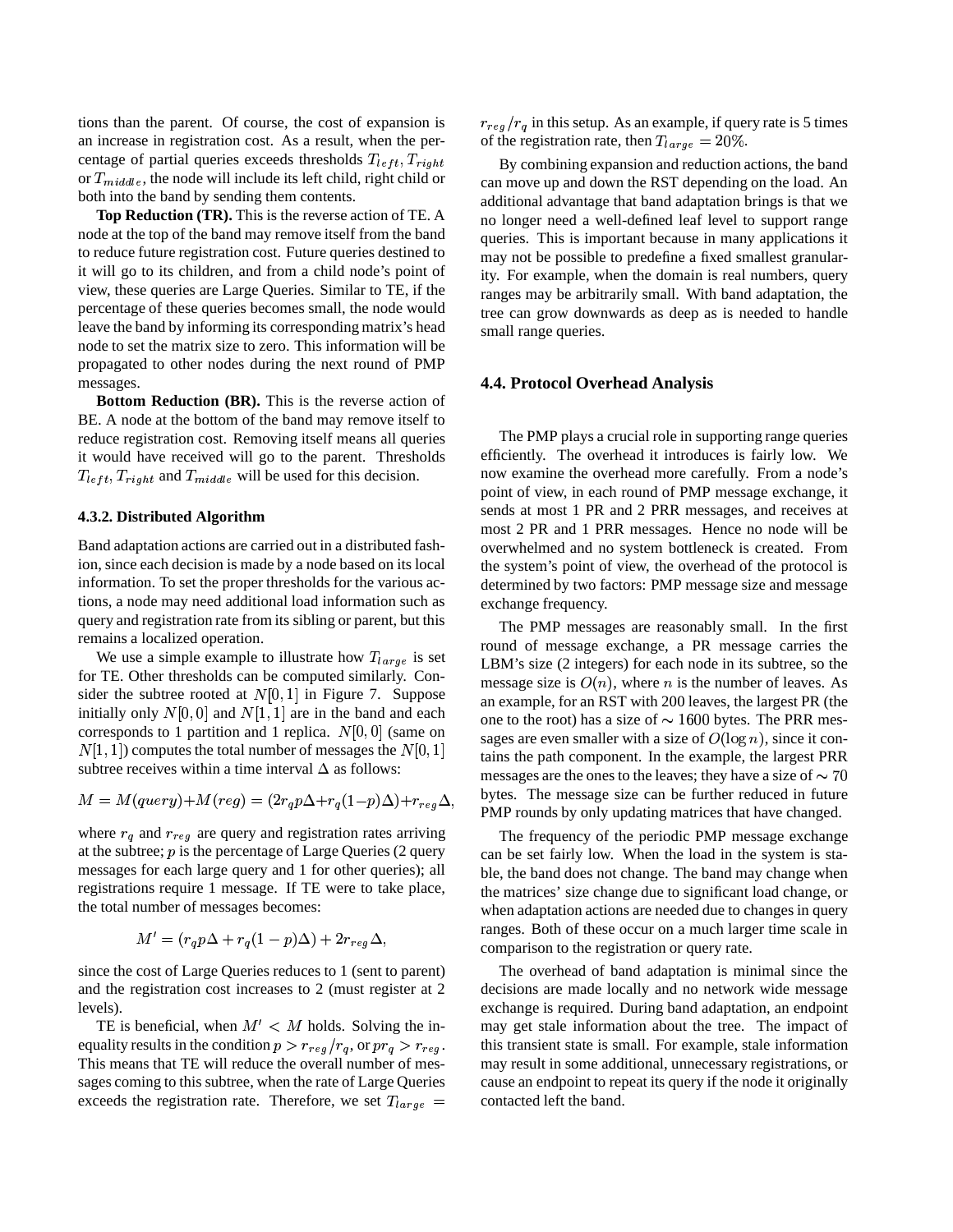# **5. Evaluation**

In this section, we present evaluation results obtained from simulations. We implemented the range query mechanisms in an event-driven simulator developed in [9]. The simulator allows us to set up an overlay network with a configurable number of nodes, each of which can handle events related to registrations and queries. The simulator supports the load balancing mechanisms described in Section 2.2.

The simulator assumes the existence of an underlying DHT-based overlay for routing and forwarding. The cryptographic function SHA-1 is used as the system-wide hash function,  $H$ . We do not explicitly consider the effect of node churn [5] in our evaluation for two reasons. First, recent work [19] shows that DHTs can work well under high churn rate. Second, the type of applications we are targeting are mostly infrastructure services, e.g., distributed monitoring, which typically have a fairly stable core overlay network.

#### **5.1. Methodology**

Our experiments use an overlay network with  $10,000$ nodes. We assume a node's performance in handling registrations and queries is limited by its link bandwidth rather than its computation power. Each node is configured with a  $500Kbps$  link (DSL level) for registrations and queries. Accordingly, each node sets thresholds of  $50reg/sec$  and  $200q/sec$  as the maximum sustainable registration and query rate, which correspond to 1000-byte and 250-byte registration and query message sizes respectively. When a node observes that one of these thresholds is crossed, its corresponding matrix will start to expand.

We use synthetic workloads to drive our simulations. Each registration load is comprised of a set of content names, each consisting of one AV-pair. The AV-pairs share the same attribute,  $a$ , which can take on 200 different values. This attribute's RST has 9 levels ( $\lceil \log 200 \rceil + 1$ ). The sender of a name is selected randomly from the nodes in the system and the names' arrival times are modeled with a Poisson distribution. Query loads are similar, except that instead of one value, a range may be specified.

In addition to the **Static RST** and **Dynamic RST** designs as described in Section 3 and 4, the evaluation also considers the following algorithms:

- Root Only: All registrations and queries are sent to the root level nodes, i.e., there is no RST.
- Leaf Only: Registrations are sent to leaf nodes only, and queries are decomposed into point queries.
- RST(3): Similar to Static RST, but a range with length  $R_q$  is decomposed into three adjacent ranges at level  $\lfloor \log R_q \rfloor$  in the RST.



**Figure 8. Query cost comparison.**

• RST(1): A query always uses the node in the RST that corresponds to the common prefix of its range's two end values. In this case, even a small range may correspond to a high level node, e.g., range  $[3, 4]$ 's prefix node is the root  $[0, 7]$  in Figure 2.

We use the number of messages needed for registrations and queries as the primary metric to evaluate the system.

#### **5.2. Performance of Static RST**

We start by examining the performance of the static RST design. We first evaluate the query performance. In each experiment, we inject a registration load into the system with a certain rate, and then inject a query load with rate  $200q/sec$ . The registration rate varies from  $20reg/sec$  to  $2000 \, reg/sec$ . In the query load, there are 10,000 random queries but all have a range of  $R_q = 20$ . We compute the average number of query messages needed for each query after each run. We plot the results in Figure 8 as a function of the registration rate.

When the registration load is low, Static RST uses the most query messages due to its logarithmic decomposition. As the registration load increases, nodes higher in the tree will start to create partitions. As expected, the cost in Root Only grows linearly as partitions are created proportionally to the registration load. Since RST(1) also may use levels higher in the tree, its cost grows fast as well and it becomes more expensive than Static RST. Static RST also performs better than RST(3) under high load, since its decomposition is finer and uses more lower level nodes.

Next we examine the registration performance. In this set of experiments, we fix the registration rate and vary the query rate from  $100q/sec$  to  $5000q/sec$ . Figure 9 shows the average number of registration messages needed for each registration as the query rate increases. For low query load, all the RST cases use more registration messages than Root Only, because they have to register with all 9 levels. As the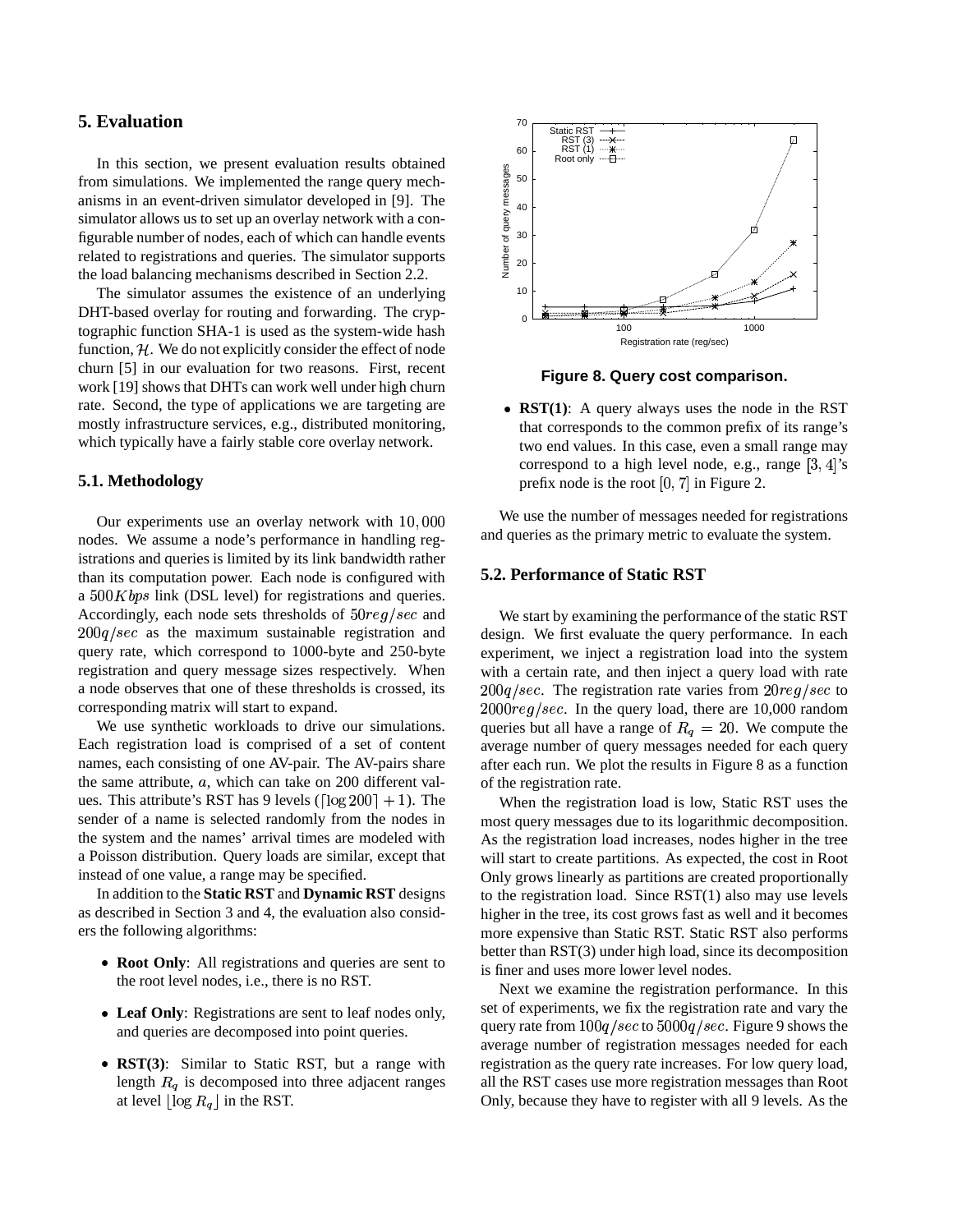

**Figure 9. Registration cost comparison.**

query load increases, the cost of Root Only grows linearly and it becomes the worst performer. Static RST performs the best. The reason is that for high query load, the registration cost of  $\{a=v\}$  is dominated by the number of replicas along  $Path(v)$ . Recall that the *relevance* of an algorithm indicates how well a query matches the nodes that are being queried. For low relevance algorithms such as Root Only and RST(1), queries are concentrated at a small number of nodes with large ranges and cause them to replicate often. In comparison, in Static RST  $(r = 1)$ , the query load is spread out, and the number of replications in the system is minimized.

In summary, the Static RST mechanism provides the best performance for both queries and registrations under high load. However, when the load is low, it performs poorly. This is consistent with our analysis in Section 3.4.

#### **5.3. Performance of Dynamic RST**

Next, we evaluate the performance of the Dynamic RST design. For the results we show here, we use the root level as the default band, and take measurements after necessary band adaptations complete. Due to limited space, we only show the query performance; the registration performance displays similar trends.

Figure 10 shows the average number of query messages as a function of the query range. In this set of experiments, we first inject a registration load into the system and then issue a query load with rate  $200q/sec$ . In each experiment, the range lengths are the same, and across experiments, the range varies from from 1 (point query) to 100 (50% of the domain). We use two registration loads with low  $(25reg/sec)$  and high arrival rates  $(2000reg/sec)$ .

With low registration load, the root level (and all other levels) has only 1 partition. The Root Only and Dynamic RST designs perform the best, since they will just use the root for all queries. The Static RST design ignores the load status and always decomposes the query into logarithmic



**Figure 10. Query cost vs. Range length.**

number of sub-queries, so the number of query messages grow logarithmically with the range length. The Leaf Only is the worst, and the cost grows linearly with the range.

Under high registration load, Root Only performs poorly, since irrespective of the range length, 64 query messages are needed for all queries (the root level has 64 partitions under this load). In the Leaf Only case, the number of query messages again grows linearly with the range length, since no partitions were created at the leaf level. The Static RST approach grows faster than logarithmic due to the partitions created at higher levels, but it still requires far fewer query messages than Root Only. The Dynamic RST design improves performance further since it does not need to decompose the query all the way to the leaf level. Of course, if the query range is the full domain, both RST approaches will degenerate into the Root Only design.

Using the same setup, Figure 11 compares the query performance as the registration load increases. We use two query loads, with a range length of 20 and 100 respectively. We plot in log-log scale to amplify the differences for low loads. Dynamic RST approach does the best in all cases. In particular, it tracks the Root Only case when the load is low by using high level nodes and avoiding unnecessary decomposition. It migrates towards and stays under the Static RST curve as the load increases.

### **5.4. System Optimization with Band Adaptation**

We further evaluate how band adaptations improve the system's performance. In this experiment, initially the band only contains the lowest level (Level 0), and one can think of this as a result of previous point queries. We then inject query load with range 20 into the system. The arrival rate of queries in the query load varies from high  $(2000q/sec)$  to low  $(20q/sec)$  and finally to high  $(2000q/sec)$  again. The thresholds we used to trigger expansions are 20%.

Figure 12 shows the number of sub-queries received at each level for every 100 queries that are issued by end-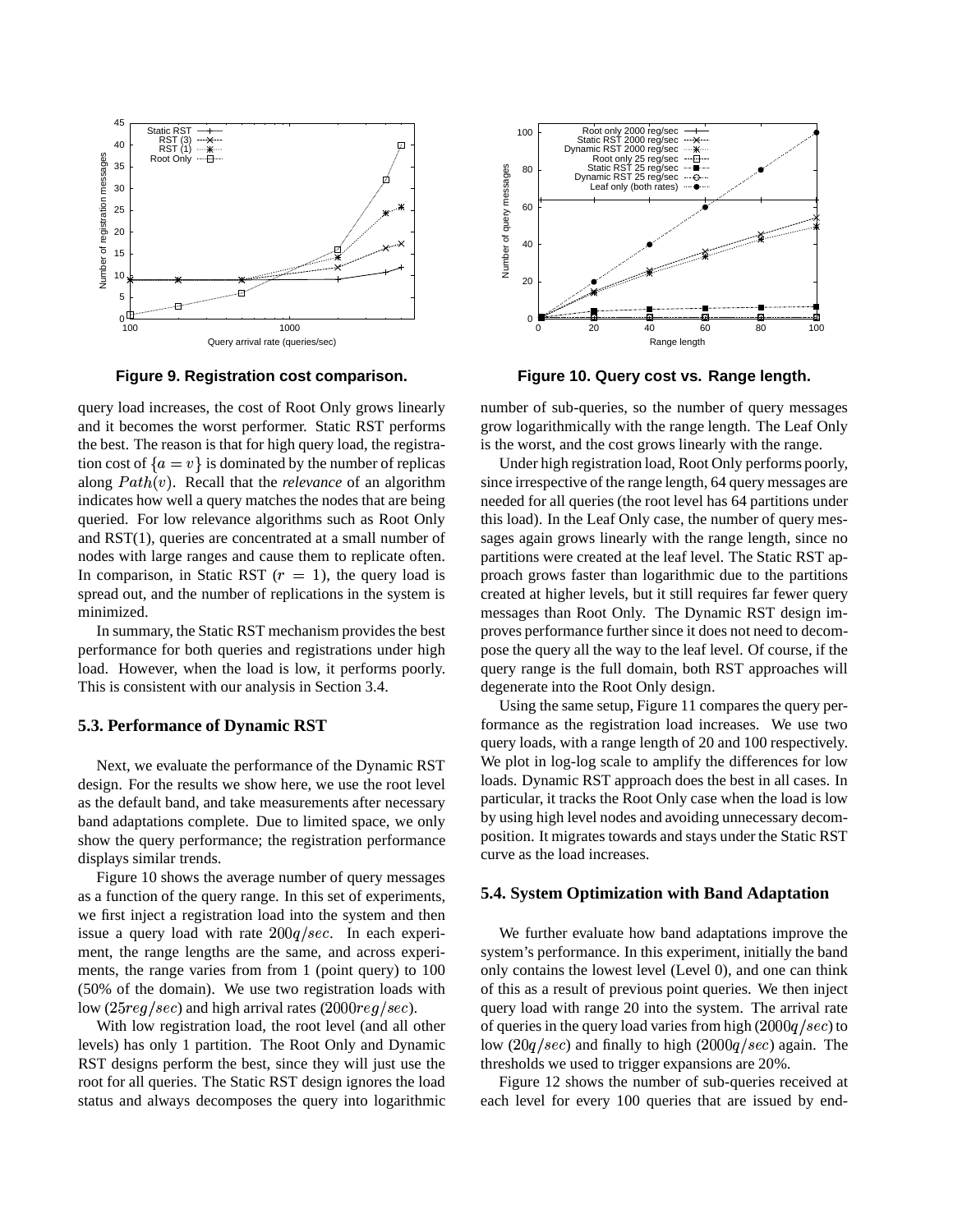

**Figure 11. Query cost vs. Registration load.**

points. The figure has three main sections. In the beginning, Level 0 receives all the queries, since it is the only level in the band, and each query is resolved using 20 subqueries. As more queries arrive, since these queries are Large Queries with respect to Level 0, the band expands to higher levels, and eventually Level 4 nodes (with a length of 16) are added to the band. At the stable state, queries are only sent to Levels 2-4, and the average number of query messages needed drops to 3.8. With the high load  $(2000q/sec)$ , LBMs in these levels all have multiple replicas. Next, the query rate drops to  $20q/sec$ , and LBMs shrink to only 1 replica. The query decomposition algorithm directs queries to Level 4, rather than further using Level 2 and 3. As shown in the figure, nodes in Levels 0- 3 do not see enough queries, and they eventually drop out of the band. The band reduces to Level 4 only. At this time, the query cost drops to  $\sim 2$  (using 2 Level 4 nodes for each query). Finally, the query rate increases again, and the band grows downwards through bottom expansion to recruit Levels 3 and 2 back. This experiment shows that the adaptation algorithms successfully adapt the band based on load changes to reduce query and registration cost.

# **6. Related Work**

Efficiently supporting range queries in DHT-based systems was posed as an open question in [11, 13]. There have been some recent efforts in addressing this problem. In [17], the Prefix Hash Tree (PHT) is proposed to support range queries. While the PHT is conceptually similar to the RST, there are important differences between the two systems. Unlike our system, where we store contents and resolve queries using multiple levels depending on the load and query ranges, the PHT is a trie, and only leaf nodes store contents. Queries are first sent to the node corresponding to the common prefix of the range and traverse down to the leaves. In our system no tree traversal is needed, and our evaluation shows that the logarithmic query decomposition



**Figure 12. Band adaptation behavior.**

is more efficient than using the common prefix node.

In [3], the authors use space filling curves as hash functions in CAN-based DHT systems [16] to address range queries. In this work, a query is first sent to a node within the range; that node then locally broadcasts the query. Our system works with no assumption on the type of DHT used. Queries are sent to nodes that contain potential matches, and no broadcasting is involved. In [10], a mechanism based on locality sensitive hashing function is used for range queries in the context of relational databases. However, unlike our system, only approximate answers that are similar to users' range queries are returned.

SkipNet [12] proposed a lexicographic order preserving DHT, and thus allows data items with similar values to be placed on contiguous nodes. This facilitates range search, but the number of nodes must be visited is still linear to the query range due to lack of aggregation. P-Grid [2] is a DHT in which nodes are organized based on a virtual distributed search tree similar to our RST structure. The critical difference is that in P-Grid, the tree structure is used for DHT routing purpose to locate a node that holds a given key in the identifier space, and as such, like other DHTs, it does not directly support range queries.

In a different but similar context, Li *et al.* [14] proposed a distributed mechanism to partition a multi-dimensional space using a data structure similar to kd-trees to support range queries in sensor networks. Our system can be readily extended to high dimensions to support multi-dimensional range queries.

In traditional parallel databases, a large relation is often partitioned among multiple disks [7]. A partitioning technique that works well for both point and range queries is to partition the relation based on data values. A centralized partition vector must be consulted before a query may be issued. In our system, if we consider the collection of all content names as a large relation, the RST based mechanism mimics the value-based mechanism by partitioning the relation multiple times with different granularity. The